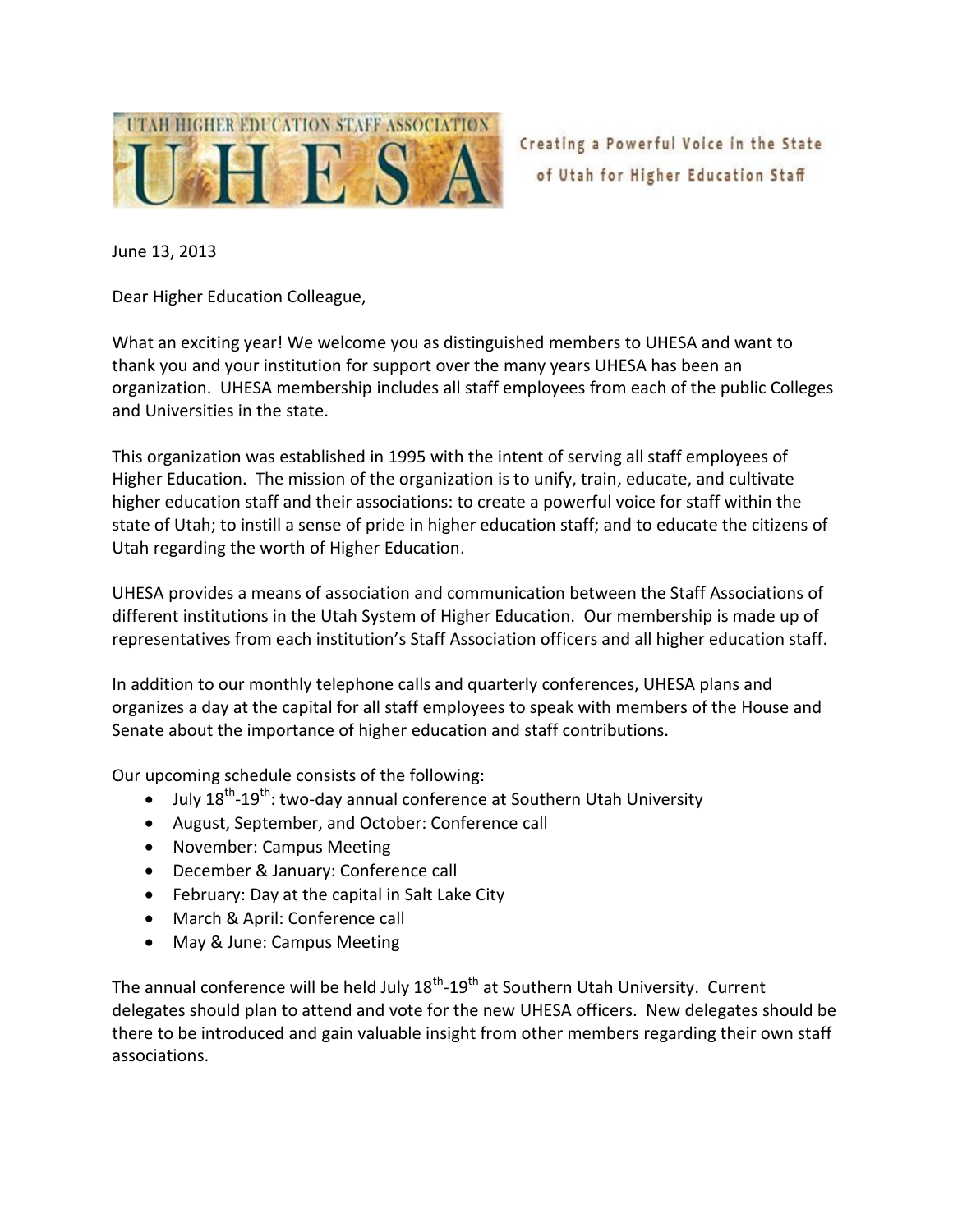

Attached is the agenda for the conference. Please complete the registration form and return a.s.a.p.

Also please bring some fun items from your school to exchange with each other.

If you have questions, email me at **Barclay@suu.edu** 

Thanks

Bruce W Barclay President-Elect 2012-13 435-586-7932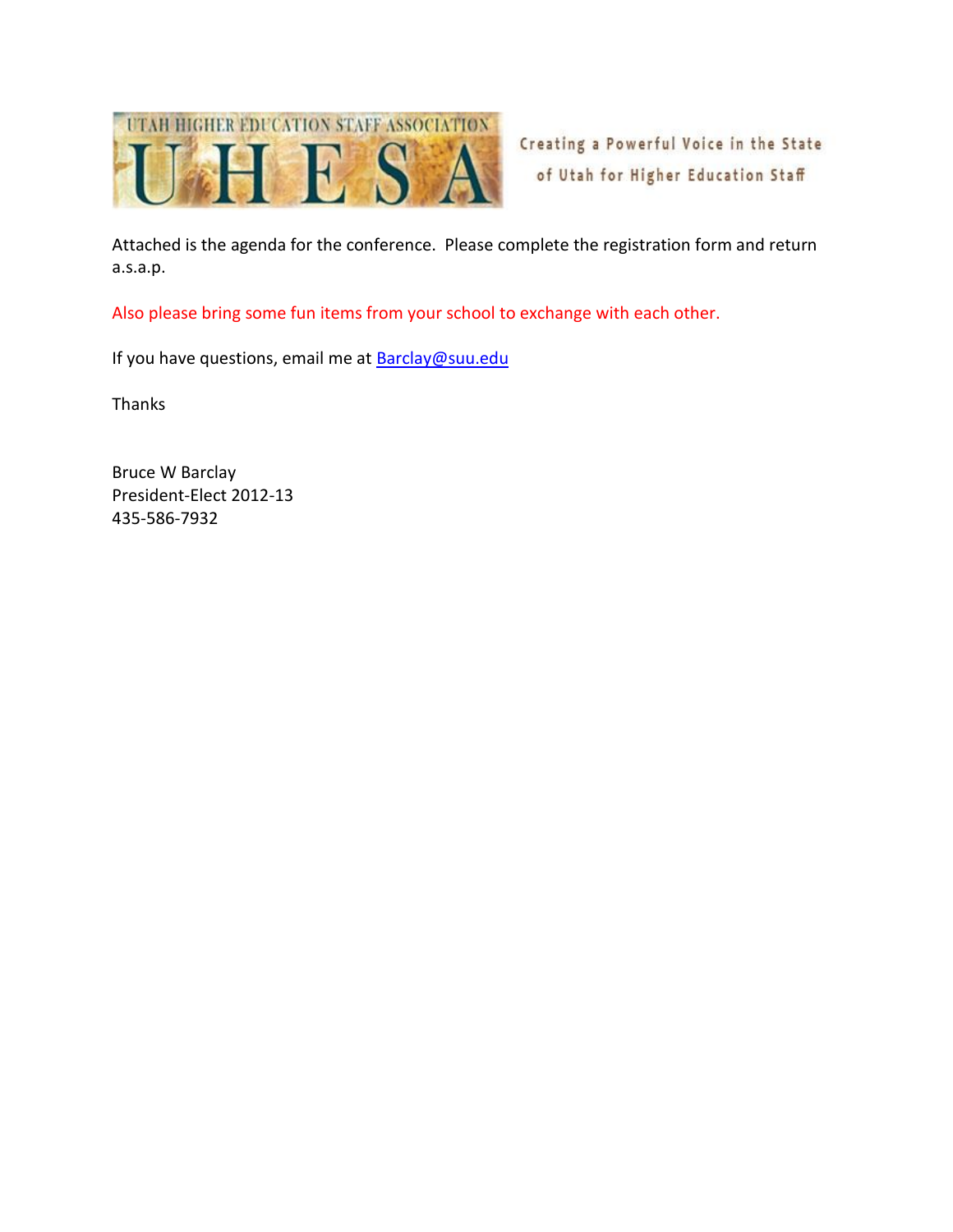

## 2013 Conference Registration Form July 18 $^{\rm th}$  – 19 $^{\rm th}$ Southern Utah University Registration Due by July 5<sup>th</sup>

| Name:         |                                                                                                                      |  |  |
|---------------|----------------------------------------------------------------------------------------------------------------------|--|--|
| Institution:  |                                                                                                                      |  |  |
| Address:      | <u> 1980 - Jan Stein Stein Stein Stein Stein Stein Stein Stein Stein Stein Stein Stein Stein Stein Stein Stein S</u> |  |  |
| Phone Number: |                                                                                                                      |  |  |
| E-mail:       |                                                                                                                      |  |  |

## A. Conference Fee: \$20 per person

Send Completed registration form to: Bruce W Barclay Southern Utah University 351 W University Blvd Cedar City UT 84720

E-Mail to: [Barclay@suu.edu](mailto:Barclay@suu.edu)

The cost of this conference can be billed with the 2013-2014 Dues or you can pay Jennifer at the conference or before:

Jennifer Reed Administrative Manager, Auxiliary Services University of Utah 1901 E So Campus Drive #101 Salt Lake City UT 84112

To pay via credit card, contact Jennifer direct at 801-581-4033 or e-mail at [Jennifer.reed@aux.utah.edu](mailto:Jennifer.reed@aux.utah.edu)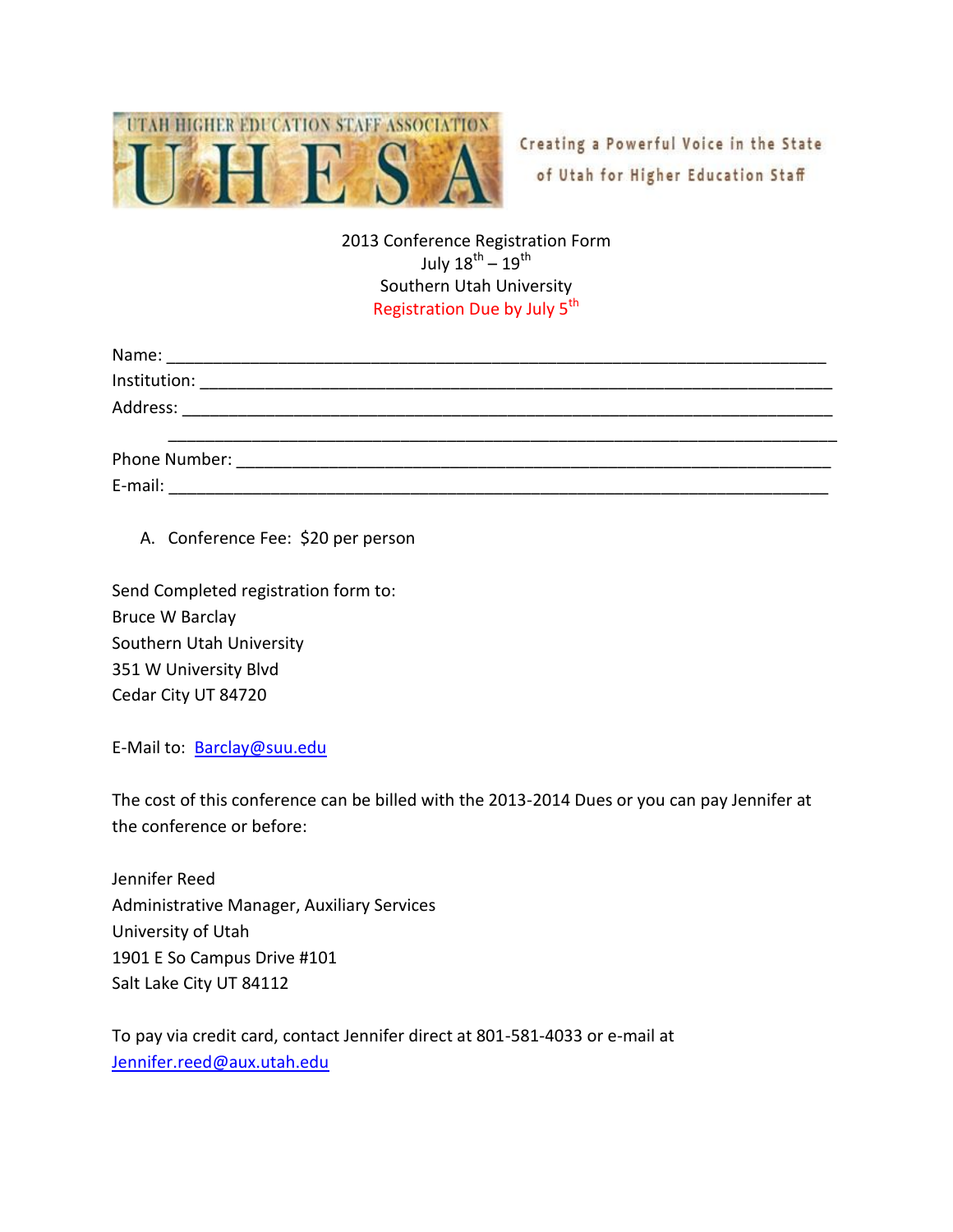

Location of the conference:

Directions to Southern Utah University

Heading North on I-15 (from St. George/Las Vegas)

- 1. Take exit 57 to Cedar City which becomes Main St
- 2. Continue to 200 South and turn West
- 3. Go through the light at 300 W
- 4. Go down the hill and then turn right in to parking lot A10
- 5. Park anywhere in that parking lot

Heading South on I-15 (from Salt Lake City)

- 1. Take exit 59 into Cedar City and turn right on to 200 North St
- 2. Continue East on 200 North to 300 West
- 3. Turn right on to 300 West and go to 200 South
- 4. Turn West on to 200 South
- 5. Go down the hill and then turn right in to parking lot A10
- 6. Park anywhere in that parking lot

Lodging is being provided by the Stratford Inn. The rate is \$89.99 plus tax and is good until July  $17<sup>th</sup>$  through the 21<sup>st</sup>. They have blocked off 20 rooms but need you to book early. The number to call is 435-586-2433 let them know you are using the UHESA rate and tell them the price and they will honor the rate. The location of the Stratford Inn is 18 South Main. Book early!

Remember, those that want to see Shakespeare you have a wonderful opportunity to do so. The Utah Shakespeare Festival is going to offer us 50% off tickets for the 7/18 performance of *Anything Goes* at 8 pm, the 7/19 performance of *Love's Labour's Lost* at 2 pm, the 7/19 performance of *Peter and the Starcatcher* at 8 pm, and the 7/20 performance of *Twelve Angry Men* at 8 pm. We will be able to purchase tickets to any of these performances **online** with the coupon code **SUUHOST.** <http://www.bard.org/>

The conference will be held in the Sharwan Smith Student Center in the Zion A & B rooms <http://suu.edu/campmap/campus.html>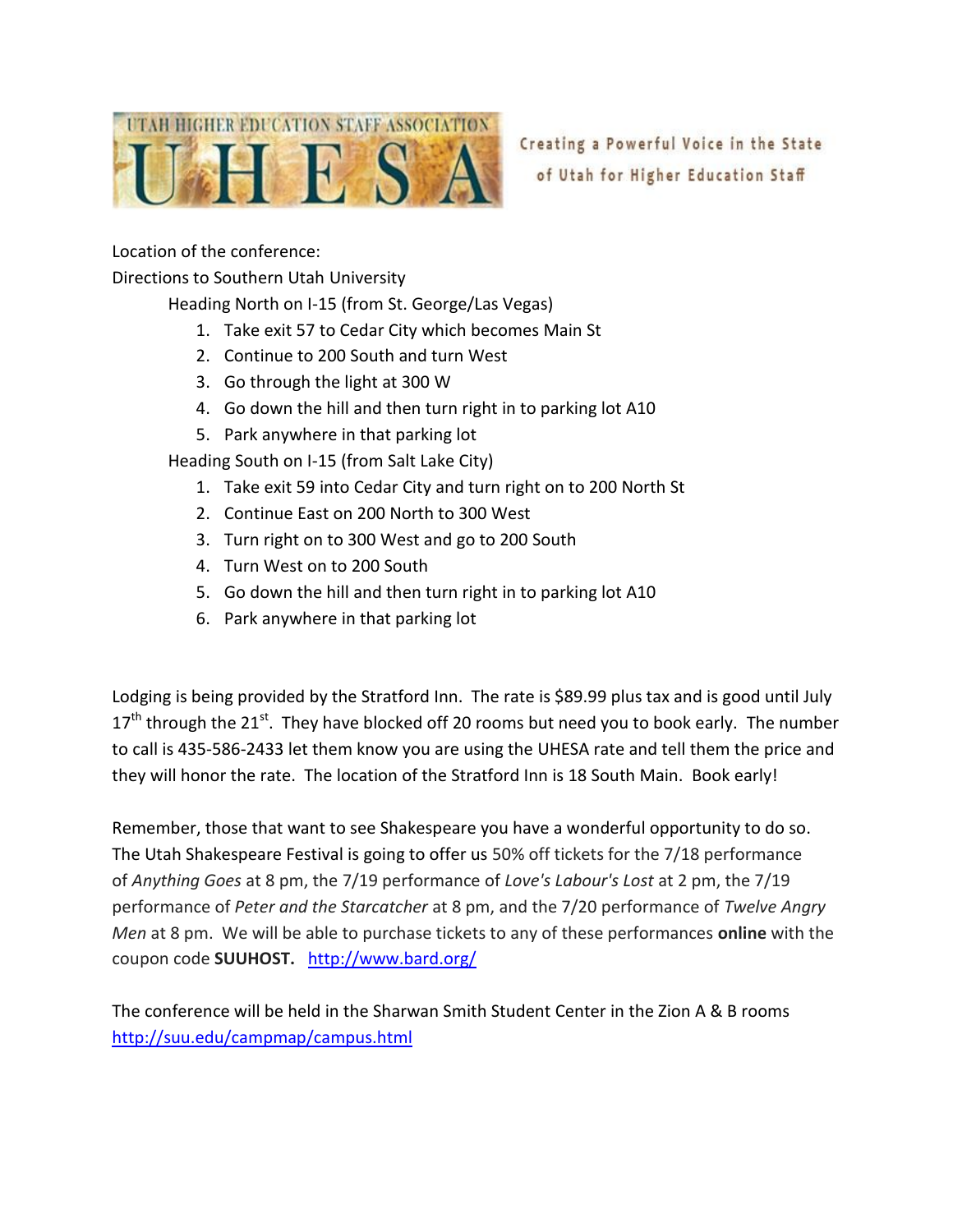See map below:



The parking lot A10 is off on the left side of the map where the arrows are. I hope this helps.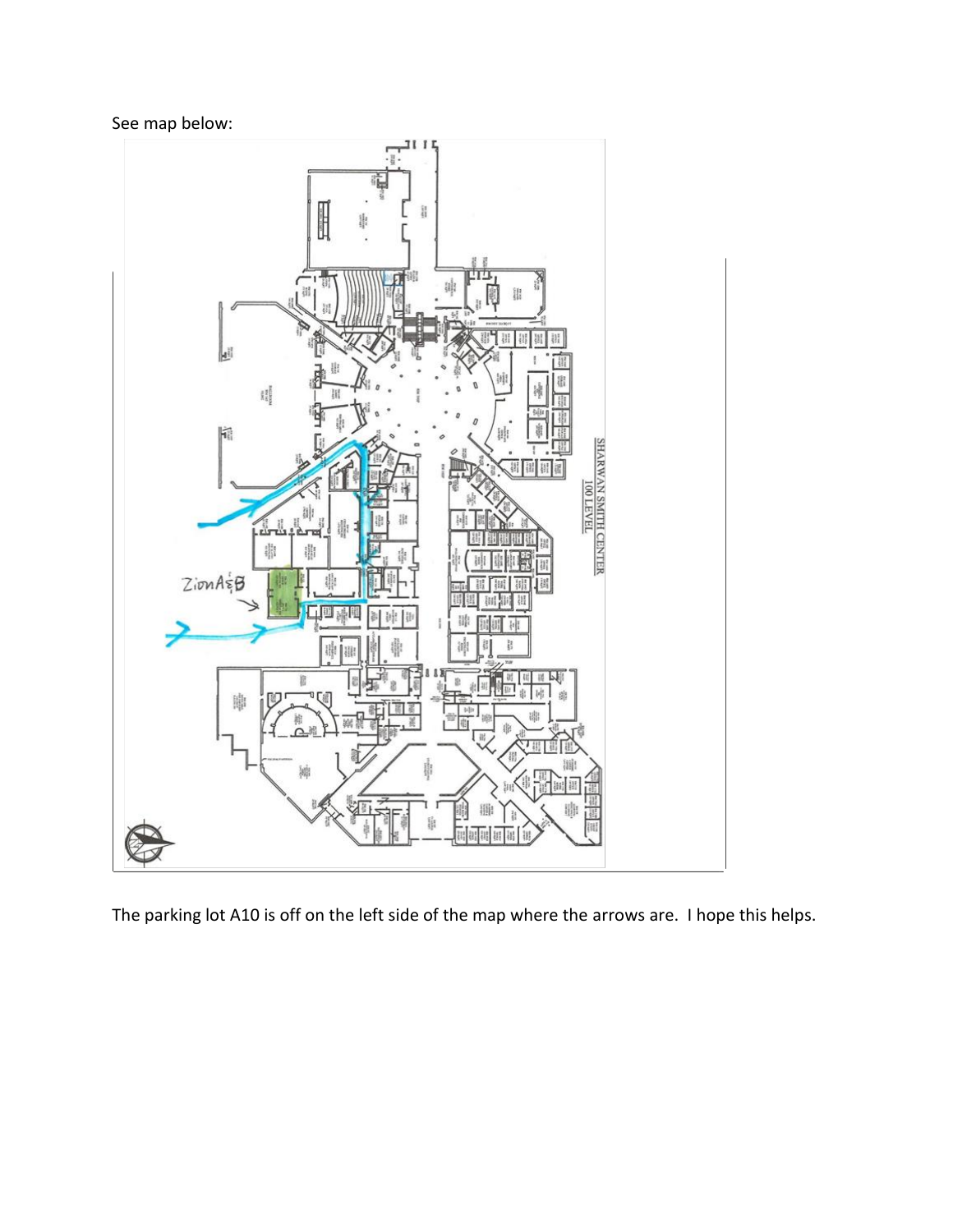

## UHESA Annual Conference – July 18-19, 2013 Southern Utah University

## **Thursday, July 18th – Sharwan Smith Center--Zion A & B**

| 8:30 - 9:00 a.m. | <b>Breakfast Bar</b>                                                                                        |              |  |
|------------------|-------------------------------------------------------------------------------------------------------------|--------------|--|
| 9:00 a.m.        | Welcome to Southern Utah University<br><b>Bruce Barclay</b><br>Introductions<br><b>Common Denominators</b>  |              |  |
|                  | <b>Business</b><br><b>Bylaws-Review</b><br>$\bullet$                                                        | Kim Rasbold  |  |
|                  | Jennifer Reed<br><b>Financial Report</b><br>$\bullet$<br>Conference Fees and Institution Fees for next year |              |  |
| 9:45 a.m.        | <b>Break</b>                                                                                                |              |  |
| 10:00 a.m.       | <b>Guest Speaker</b><br>Dorian Page, Vice President Finance & Government<br>Southern Utah University        |              |  |
| 11:00 a.m.       | Discussion-                                                                                                 | Sheri Butler |  |
| 11:15 a.m.       | Campus Reports-(15 minutes each school)<br>1. University of Utah<br>2. Weber State<br>3. UVU                |              |  |
| 12:00 p.m.       | Lunch & Break                                                                                               |              |  |
| 1:30 p.m.        | Review of 2012-2013 goals and objectives                                                                    | Kim Rasbold  |  |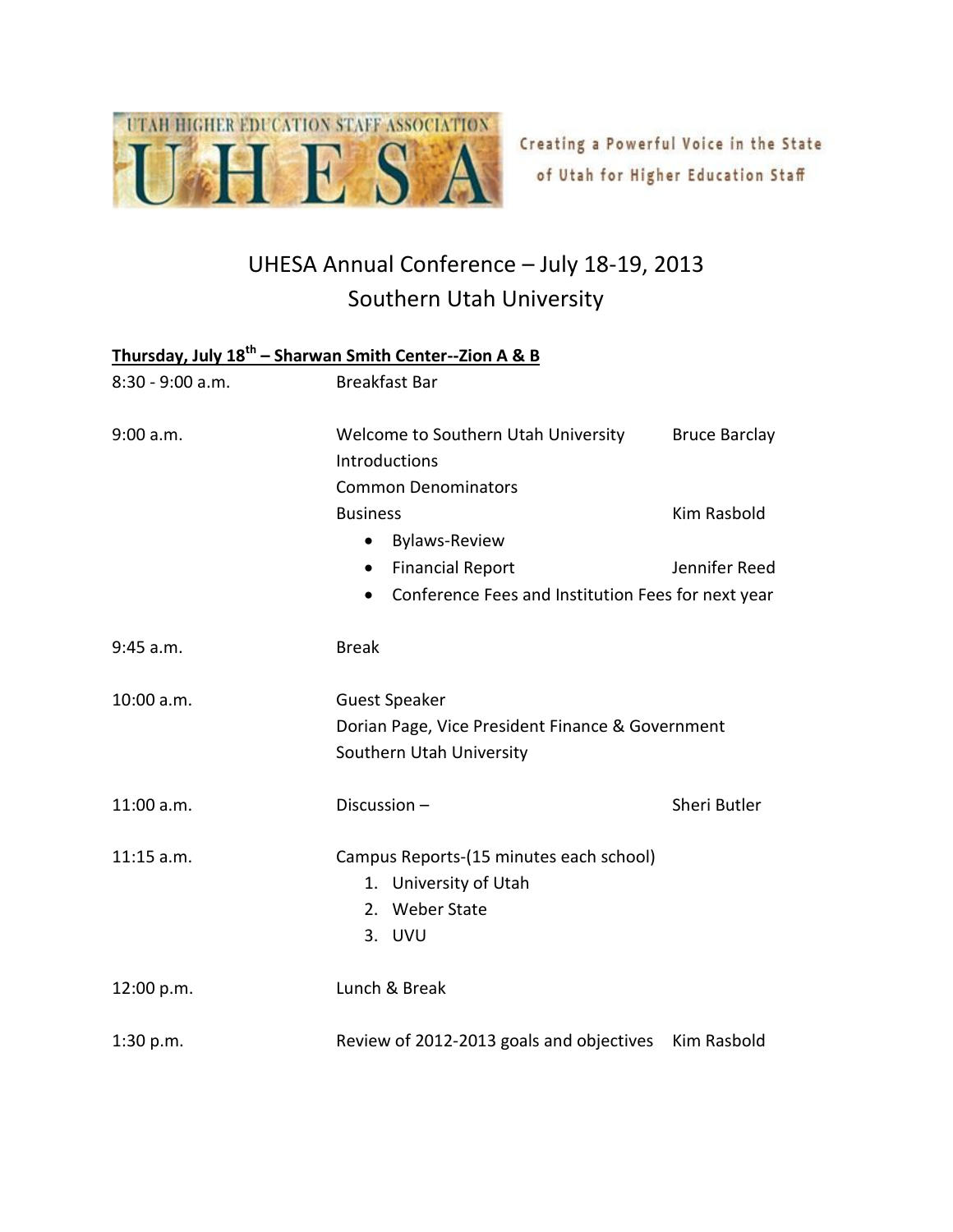

| Committee Reports-                                               |                                           |                      |
|------------------------------------------------------------------|-------------------------------------------|----------------------|
|                                                                  | Legislative Report<br>$\bullet$           | <b>Holly Bigelow</b> |
|                                                                  | PR/Media<br>$\bullet$                     | James Miller         |
|                                                                  |                                           |                      |
|                                                                  | Nominations for 2013-2014 board positions |                      |
|                                                                  |                                           |                      |
| 2:30 p.m.                                                        | Campus Reports-                           |                      |
|                                                                  | 4. Dixie State University                 |                      |
|                                                                  | 5. Salt Lake Community College            |                      |
| 3:00 p.m.                                                        | <b>Guest Speaker</b>                      |                      |
|                                                                  | Representative John Westwood, District 72 |                      |
|                                                                  |                                           |                      |
| 4:00 p.m.                                                        | <b>Break</b>                              |                      |
|                                                                  |                                           |                      |
| 4:10 p.m.                                                        | Discussion-                               |                      |
|                                                                  | <b>Staff Awards/Websites</b><br>$\bullet$ |                      |
|                                                                  | Moral<br>$\bullet$                        |                      |
|                                                                  | <b>Reciprocating Tuition</b><br>$\bullet$ |                      |
|                                                                  | Benefits/Compensation<br>$\bullet$        |                      |
|                                                                  | Exempt/Non-exempt employees<br>$\bullet$  |                      |
|                                                                  | Other<br>$\bullet$                        |                      |
|                                                                  |                                           |                      |
| 4:45 p.m.                                                        | Special Guest - USF                       |                      |
| 5:00 p.m.                                                        | Free Time                                 |                      |
|                                                                  |                                           |                      |
| Friday, July 19 <sup>th</sup> – Sharwan Smith Center, Zion A & B |                                           |                      |
| $8:30 - 9:00$ a.m.                                               | <b>Breakfast Bar</b>                      |                      |
|                                                                  |                                           |                      |
| 9:00 a.m.                                                        | 2013-2014 Elections for new board         |                      |
|                                                                  | 2013-2014 Goals and Meeting Schedule      |                      |
|                                                                  | Site visit for November 2013              |                      |